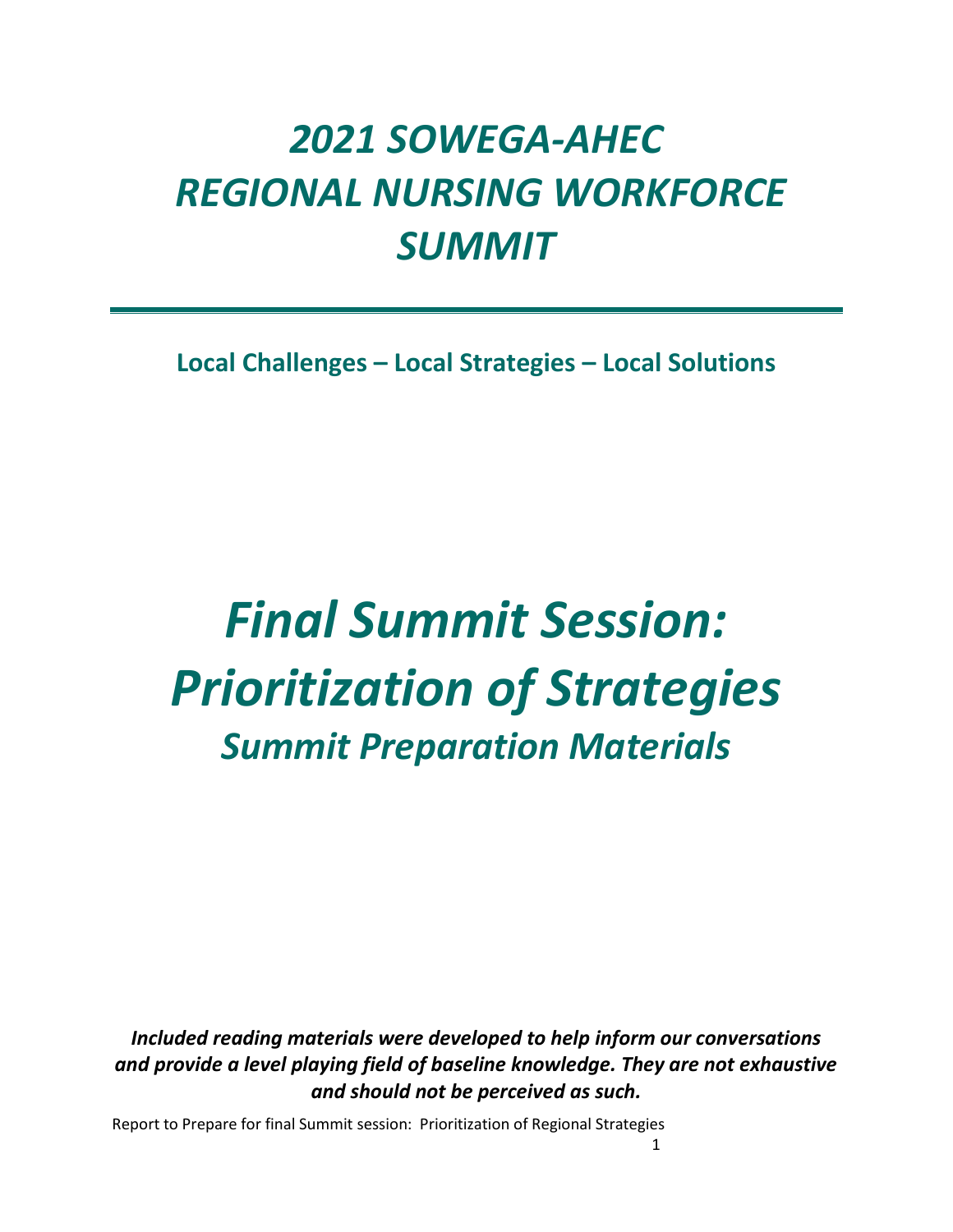# *WELCOME*

On behalf of the Southwest Georgia Area Health Education Center, the SOWEGA-AHEC Board of Directors, and Senators Dean Burke and Freddie Powell Sims, we welcome you to the first Southwest Georgia Regional Nursing Workforce Summit. Our objective is to identify and prioritize Southwest Georgia's primary deficits and challenges and develop a Workplan with short- and long-term strategies to increase the region's pipeline and reduce nursing shortages.

You were invited because we believe you and your institution are part of the probable solutions to our region's nursing workforce challenges. We are confident that your commitment to expanding the nursing pipeline, improving the transition from academics to patient care, and developing working environments that promote retention meet our own. Working as a region, we can design or replicate economically viable projects and pilots to accomplish our goals.

With your participation and input throughout the Summit Webinar Series, we will identify and prioritize the strategies to be used in formulating a regional Workplan. Providing input throughout the Summit is essential in developing the regional strategy but is just the beginning of our work as we will need your continued commitment and support to implement the Workplan. We have a regional/national problem which if we work together as a region, we can begin to address.

We genuinely appreciate your leadership, commitment, and passion for nursing, and we look forward to working together.

Sincerely,

SOWEGA-AHEC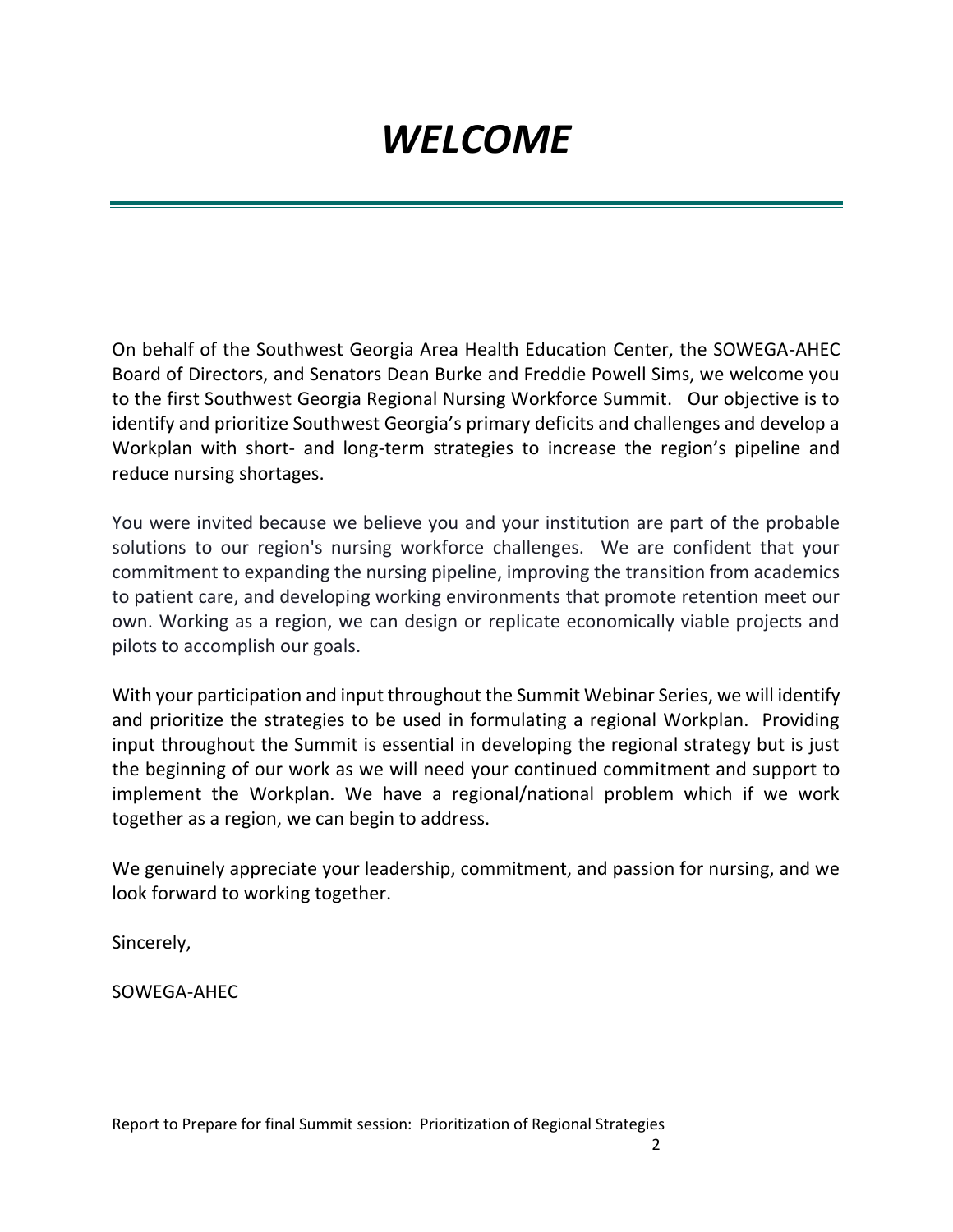# Southwest Georgia Regional Nursing Workforce Summit Summit Preparation, Overview, and Summary

# PREPARATION FOR THE MAY 11, 2021 SUMMIT

The May 11<sup>th</sup> Summit session is designed to determine which of the proposed strategies the region wants to prioritize and use in the development of our Regional Workplan. We will accomplish this through Zoom's Polling Feature. And while this session is the most important, it will be more process-driven and lessinteractive than the previous 5 sessions where we identified our gaps and formulated strategies.

With limited time, familiarizing yourself with the proposed strategies and voting process is essential. While there will be a short discussion of each Category and Proposed Strategy before voting, most of the time will be devoted to the voting process. Coming unprepared and unfamiliar with the strategies to be voted on, can adversely affect the outcome of the vote, the Workplan, and our success. Please invest the time in familiarizing yourself with the Proposed Nursing Summit Strategies and voting process noted below.

#### [Proposed Nursing Summit Strategies for Vote](https://sowega-ahec.org/wp-content/uploads/2021/05/Nursing-Summit-Strategies_.pdf)

Please note the Group Poll Priorities in blue were identified in Strategy Session III are not voting items but being shared as a point of reference and the strategies have been organized into 6 Categories:

- 1. EDUCATION
- 2. CLINICAL TRAINING
- 3. FINANCIAL
- 4. PATHWAY PARTNERSHIPS
- 5. POLICY
- 6. RETENTION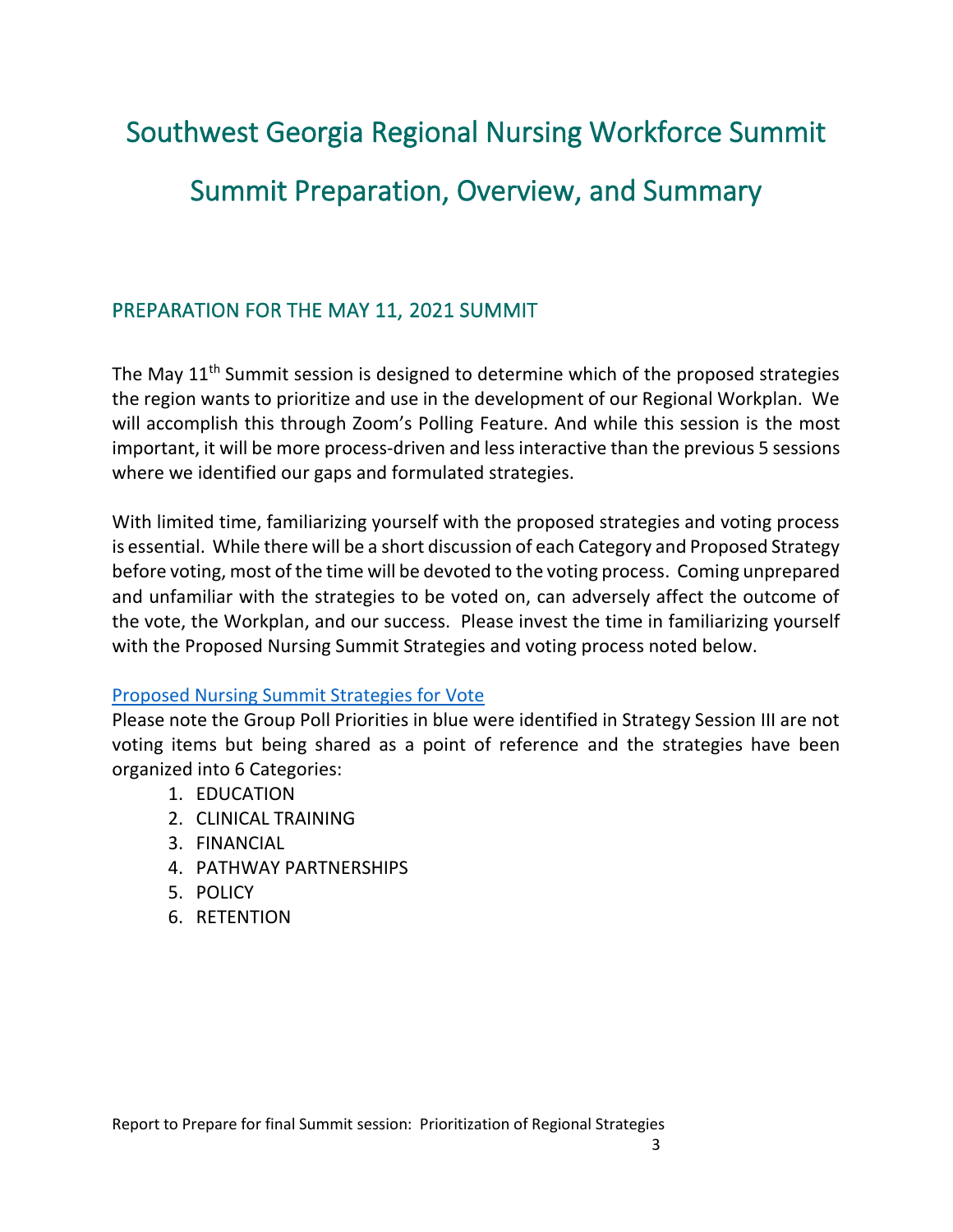#### Voting Process:

- $\checkmark$  Voting will be done via the Zoom Polls feature.
- $\checkmark$  Categories 1-5 each have an associated Poll. Category 6, Retention has 2 Polls (Education and Employment)
- $\checkmark$  Each Poll has 4-9 Proposed Strategy items.
- $\checkmark$  Voting will be by Category (6), with each Proposed Strategy getting a vote.
- $\checkmark$  A short explanation, and if needed Q&A, will occur before voting on each Category and the Proposed Strategies.
- $\checkmark$  There are 4 voting options for each strategy, 3 based on time to accomplish:
	- Short-term: 6 Months
	- Mid-term: 18 Months
	- Long-term: 36 Months
	- Not a Priority
- $\checkmark$  Voting results will not be available at the end of the meeting.
- $\checkmark$  The Steering Committee will utilize the polling results to develop the 36-month WorkPlan, including action steps to accomplish each strategy.

If you have not participated to date, you can review the [summary reports of the previous](https://sowega-ahec.org/nursingpre-reading/)  [sessions.](https://sowega-ahec.org/nursingpre-reading/)

# OVERVIEW OF THE REGIONAL NURSING WORKFORCE SUMMIT

#### Vision:

Convene regional stakeholders engaged in educating, training, and employing nurses through open dialogue, identify and prioritize Southwest Georgia's primary deficits and challenges to develop short- and long-term strategies to reduce the region's nursing shortages.

- $\checkmark$  Series of facilitated webinars that are discussion vs. lecture-based
- $\checkmark$  Create evidence-based strategies with measurable outcomes based on data from the Regional Nursing Workforce Assessment
- $\checkmark$  Strategy considerations include education, clinical training, employment, policy, and budget

#### Objective:

Engaged stakeholders actively collaborating to eliminate traditional barriers and new workplace challenges by developing a Regional Workplan with mutually beneficial recommendations and measurable strategies to:

- $\checkmark$  Expand pipeline programs to increases the number of nurses in our region
- $\checkmark$  Improve new nurses ability to transition from academics to care

Report to Prepare for final Summit session: Prioritization of Regional Strategies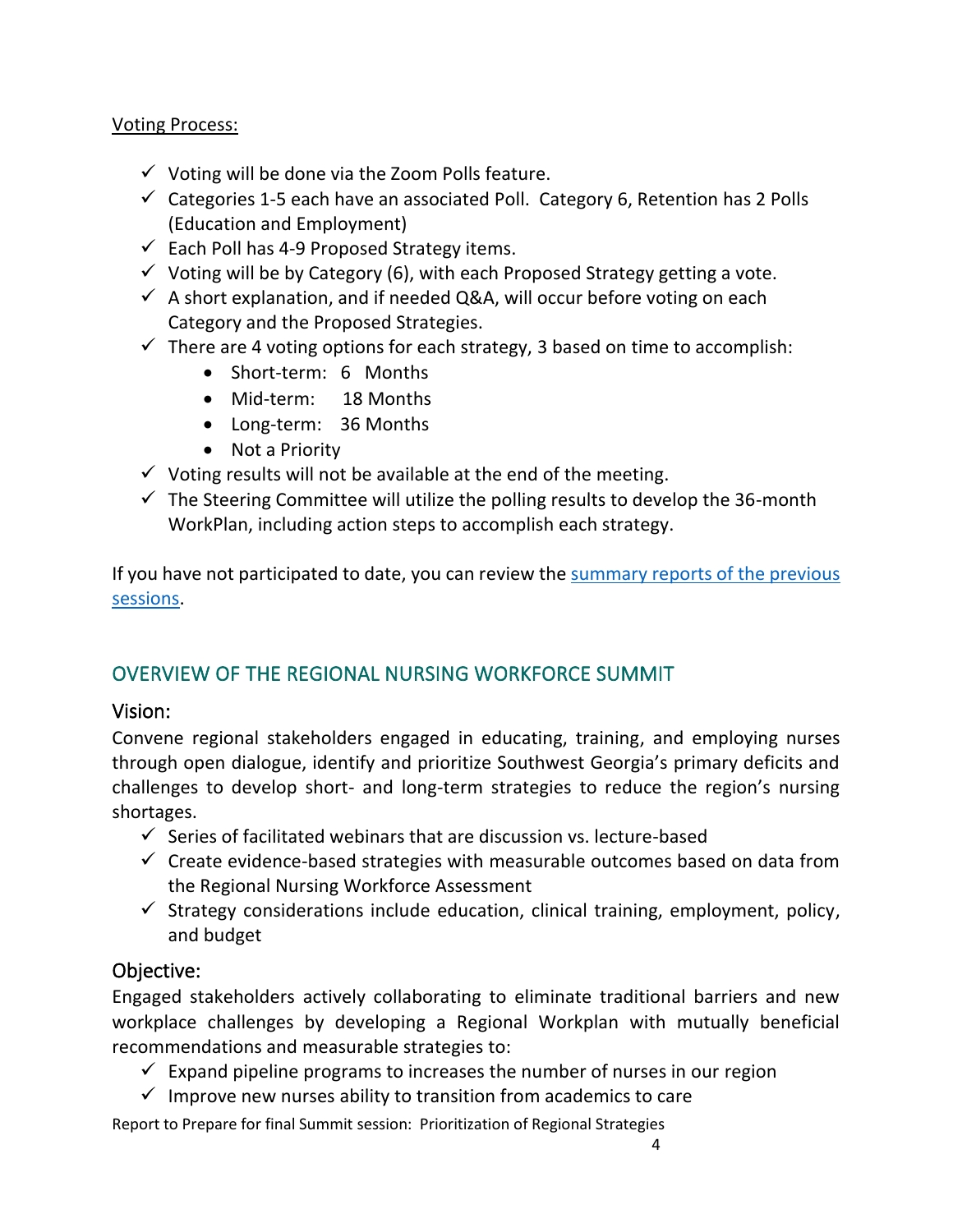$\checkmark$  Develop environments that promote retention.

#### Target Audience: *Within SOWEGA-AHEC's 38 county region*

- $\checkmark$  Nurse Educators from USG, TCSG, and private nursing programs
- $\checkmark$  Nurse Employers, CEOs, CNOs, and HR Directors from hospitals and CHCs
- $\checkmark$  Regional and industry leaders

### Outcome:

A Regional Workplan formulated from strategies prioritized in the Summit by the region's nurse educators, nurse employers, and stakeholders. The Workplan, with measurable outcomes, will be implemented through committees of regional stakeholders under the oversight of SOWEGA-AHEC.

# SUMMARY OF PREVIOUS SESSIONS

#### Recap:

Due to COVID-19, the original one-day Summit scheduled for April 30, 2020, was canceled. The Summit was redesigned in a virtual format as a series of 6 webinars divided into 3 components. [Summary reports of the previous sessions](https://sowega-ahec.org/nursingpre-reading/) can be found on the SOWEGA-AHEC website.

- 1. Two- Data Chat Webinars: Review of data found in the 2019/2020 Regional Nursing Workforce Assessment Surveys
	- I. Education and Retention
	- II. Employment and Retention
- 2. Three- Strategy Session Webinars
	- I. Education and Retention
	- II. Transition, Employment, & Retention
	- III. Recommendations, Priorities, and Implementation Review
- 3. One- Prioritization of Strategies Webinar

We built on the data found in the 2019/2020 [Regional Nursing Workforce Assessments](http://sowega-ahec.org/wp-content/uploads/2021/02/SOWEGA-AHEC-Nursing-Executive-Summary-Final.pdf) and, through facilitated discussions, identified and prioritized our primary deficits and challenges and identified strategies that can help eliminate traditional barriers and new workplace challenges. The May 11, 2020 session of the Regional Nursing Workforce Summit is the  $6<sup>th</sup>$  and final session where, as a region, we will prioritize the proposed [Nursing Summit Strategies](https://sowega-ahec.org/wp-content/uploads/2021/05/Nursing-Summit-Strategies_.pdf) that will be used to develop our Regional Workplan.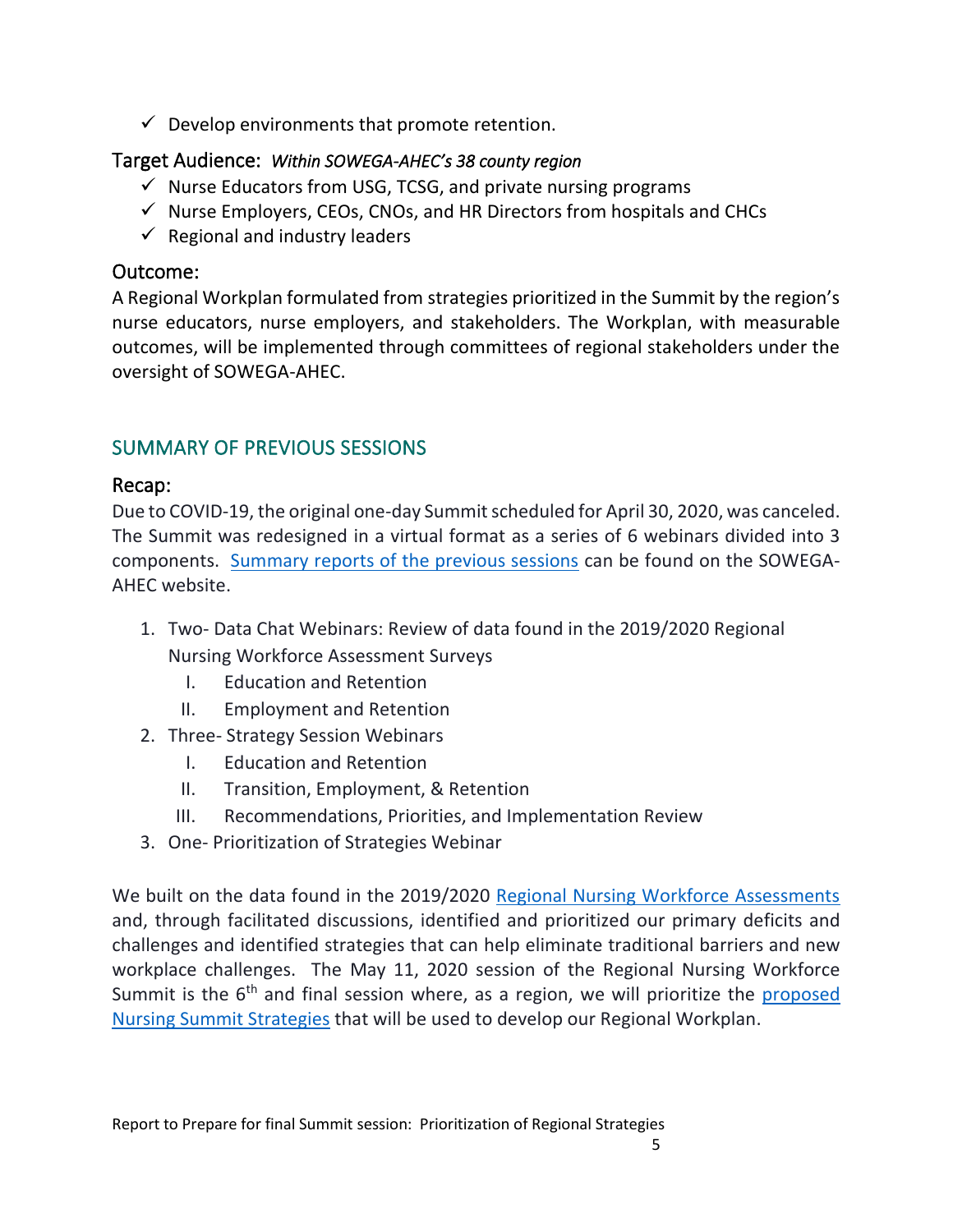# Key Outcomes from Strategy Sessions:

Strategy Categories Identified in Strategy Sessions 1, 2, and 3.

- Pre- and Post-Secondary Nursing Education
- Clinical training for Nursing Students and first-year nurses
- Employment Retention (corporate culture and work environment, career path, wrap-around services, and supports)
- Policy (shared staff, tax incentives, other)
- Partnerships (large and small hospitals, employers, and schools)
- Financial (Incentives, scholarships, financial aid, other)

# Priority Strategies Proposed- Session 1 (Education and Retention)

The general agreement is that there are not enough nurses in the pipeline for employment. The school's lack of enough nurse educators causes them to be unable to produce the number of graduates needed.

### *Pre-Nursing Student Readiness (Secondary):*

- Work with middle and high school students to better prepare for a nursing career and educational rigor and experience.
- Provide students the opportunity to be exposed to clinical nursing to see what is involved and if it is the career for them.
- Address the math and science skills along with the knowledge needed for a nursing and nursing school.

# *Nursing Student Education:*

- More hands-on clinical experience with live patients and time at the bedside is needed during nursing school.
- Improve preceptor training and use of preceptors for more clinical experience.
- Apprenticeship-type programs for nursing students.
- New faculty models need to be evaluated to address pay, clinical experience, and workload to increase nurse graduate numbers. Schools have institutional rules on hiring which allow faculty replacements but not growth.

#### *Student Retention:*

- More focused student support system with academic, financial, and other supports.
- More wrap-around services, mentoring, and success coaching help students to manage the workload, the cost, and the rigor of the education.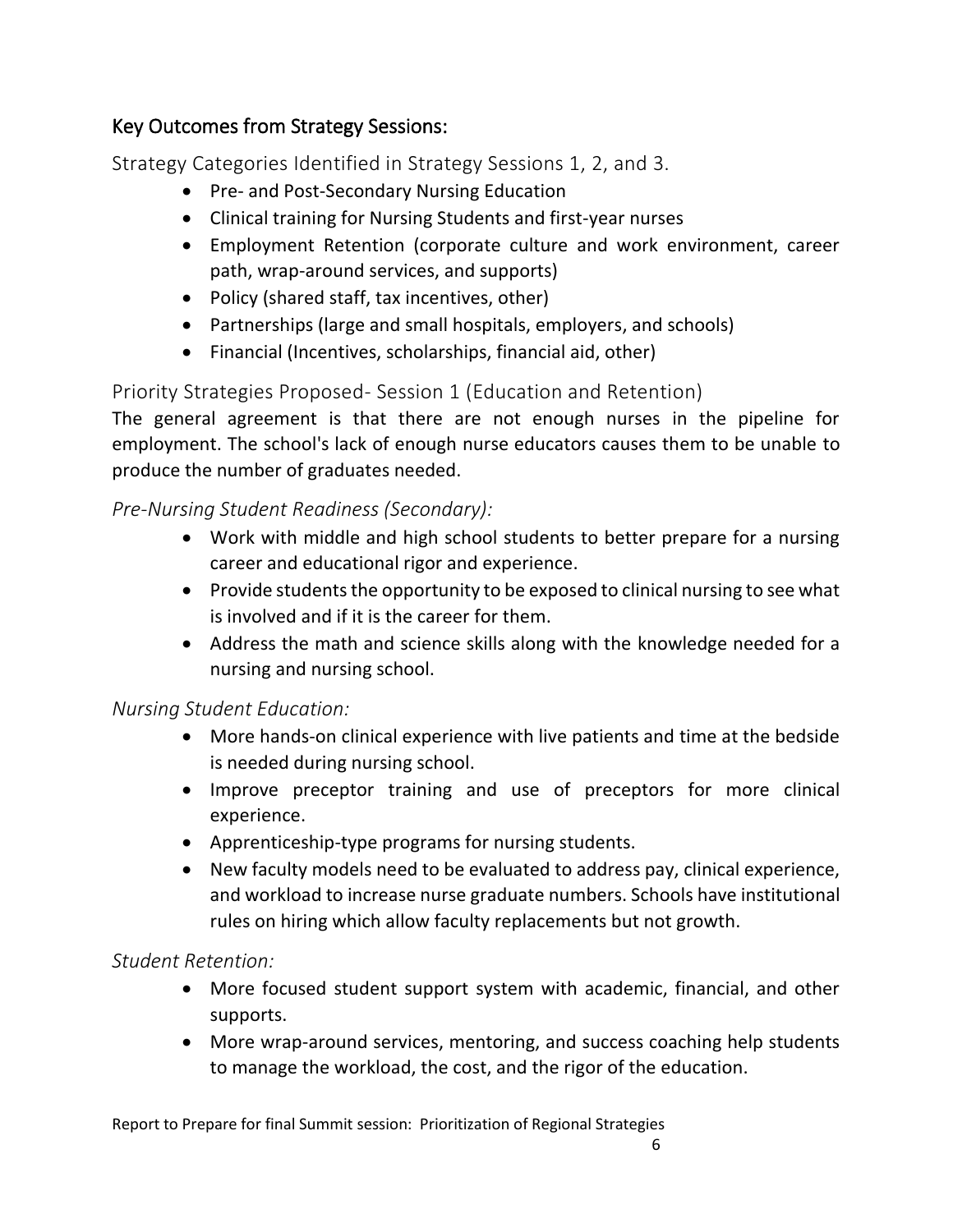• Remediation and assistance around testing during nursing school for those students that are struggling with testing.

Priority Strategies Proposed Session 2 (Transition, Employment, and Retention Review)

The following are policy strategies that were presented as possible priorities for the Strategy Session.

#### *Bedside Nursing:*

- Are there ways to encourage more individuals to desire or make a career decision to be in bedside nursing?
- Bedside nursing has become more challenging as patient issues have become more complex, while regulatory requirements like EMRs take more time. Increased patient loads, coupled with patient complexity, and increased time demands for technology and regulatory requirements make it difficult to complete everything safely and accurately.

#### *Clinical Experience:*

- Improving nursing students' clinical experience is critical for creating a more effective transition for students and employers which will improve retention. This will create more hands-on clinical training opportunities before Preceptorship.
- Expand the number of clinical locations, make people aware of where to get clinical experience and nursing experience. Many rural individuals do not know where to go.
- Some clinical instructors' skills are not current, and they take a backseat approach to training that results in graduates with limited to no practical skills and confidence.
- Nursing education programs have been accelerated and now shorter, creating limited clinical training time.

#### *Supports for students, transition to work and employment:*

- Today's students bring more problems and issues to school and need other types of support.
- Consider a structured program to bridge the transition from school to employment for bedside nursing to include mentoring and success coaching.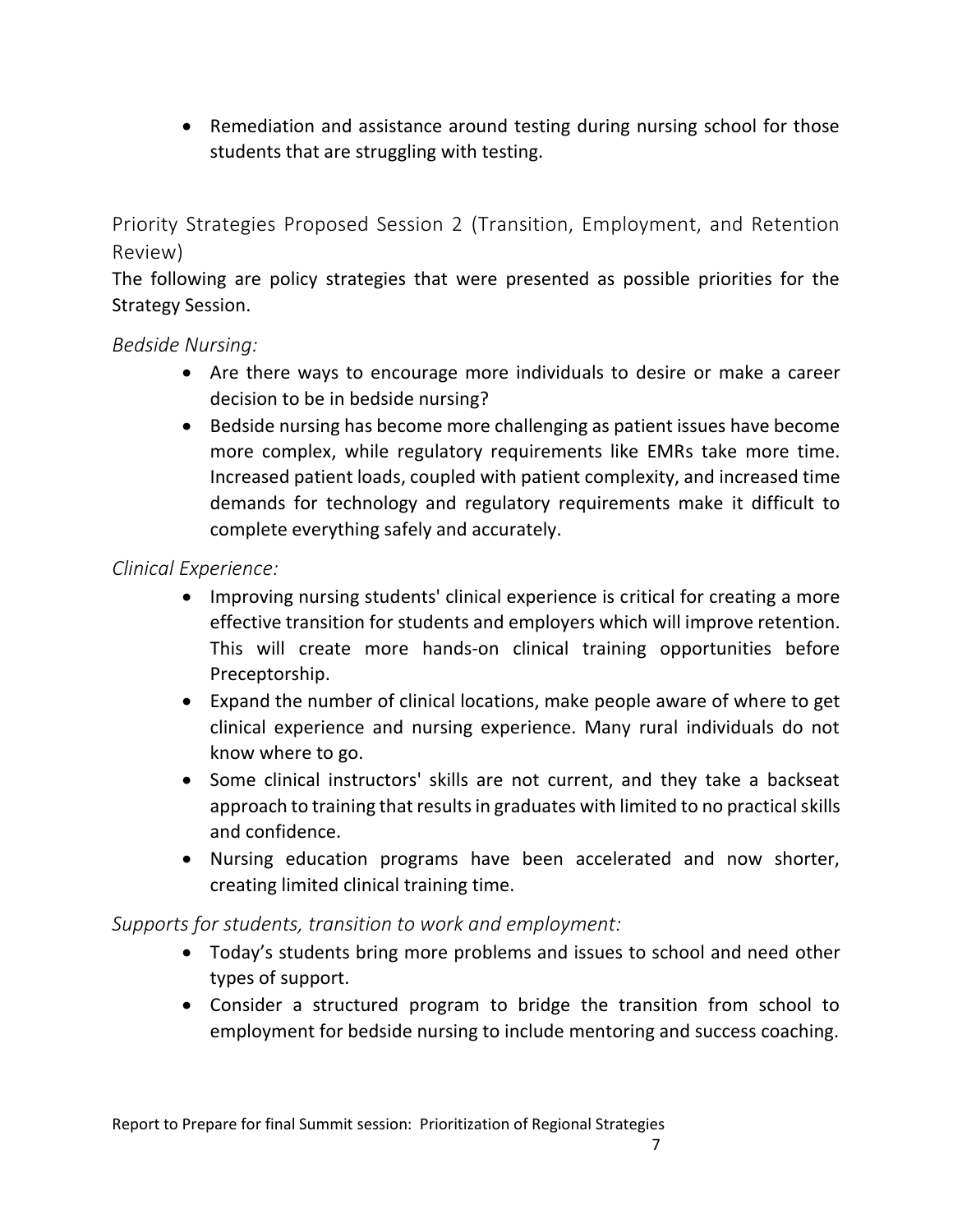- More students are going directly from BSN to APRN programs which depletes the number of instructors available to mentor and support new nurses at the bedside.
- Provide more wrap-around support services before mentoring comes into play. New graduates transitioning to clinical care need to be connected to support services directed at navigating the first year's challenges and improving retention.
- Nursing students and new nurses need the opportunity to hear from practicing nurses about what they have experienced to help them prepare and cope with the job's ups and downs.

#### *Results from Strategy Session 3 Polling for High Priorities*

- More clinical training for nursing students and first-year nurses.
- Create a clear career path for bedside nurses.
- Provide mentoring/coaching and other supports for students and nurses.
- Develop and provide wrap-around services for new nurses and students.
- Develop partnerships between large and small institutions, employers, and nursing schools.

#### OTHER SUMMARY MATERIALS:

[Strategy Session Pre-Reading](https://sowega-ahec.org/wp-content/uploads/2021/02/Strategy-Session-1-Pre-Reading.pdf) (includes Steering Committee, Regional Nurse Educators and Nurse Employers, articles and Workforce Assessment Executive Report and other background content; 46 pages)

[Overview and Summary Reports of Strategy Sessions](https://sowega-ahec.org/wp-content/uploads/2021/03/Summary-Reports-Strategy-Session-1-and-2.pdf)

[Data Chat 1: Education and Retention Summary Report](https://sowega-ahec.org/wp-content/uploads/2021/03/Summary-Report-Data-Chat-1.pdf)

[Data Chat 2: Employment and Retention](https://sowega-ahec.org/wp-content/uploads/2021/03/Summary-Report-Data-Chat-2.pdf)